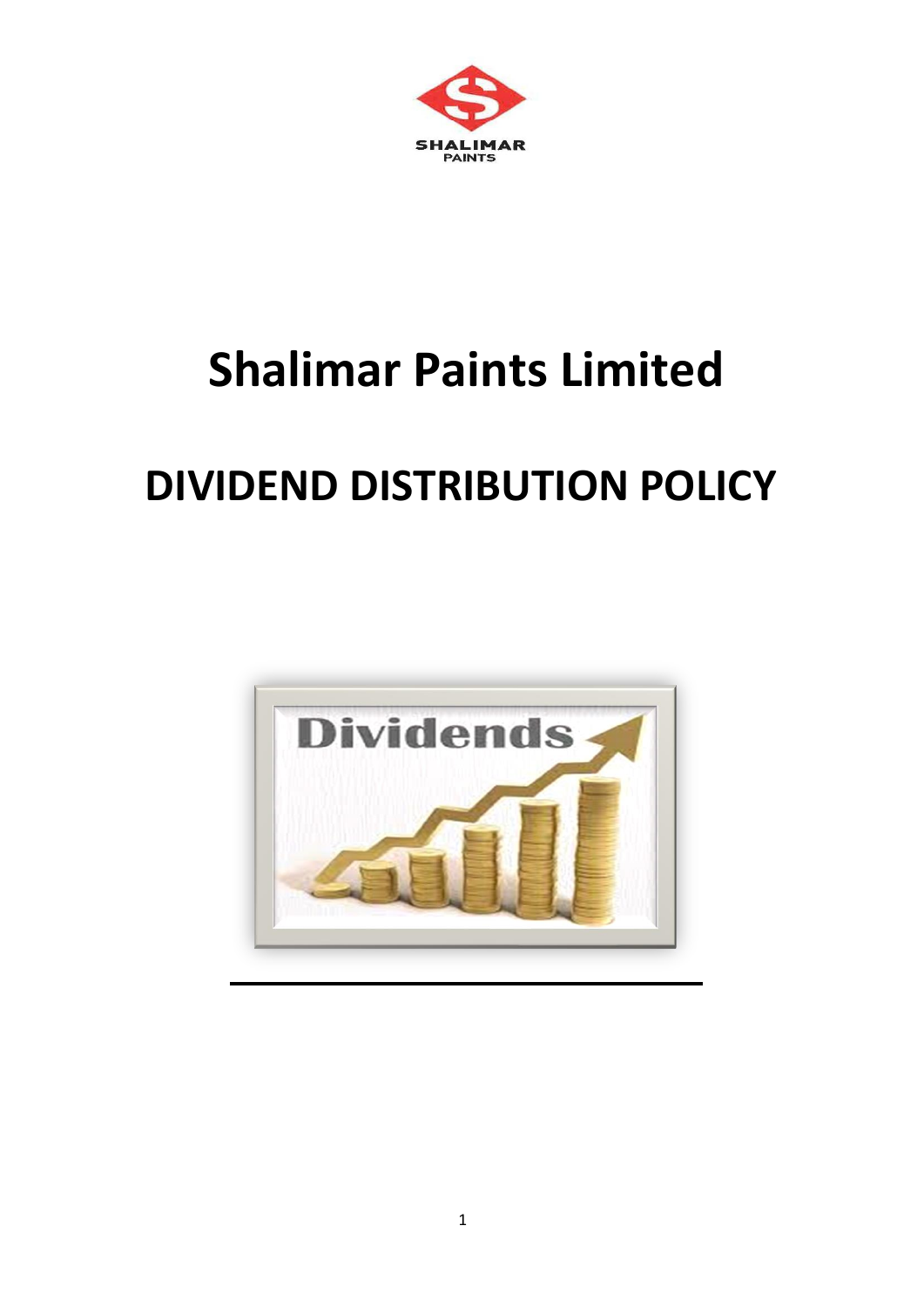

#### **BACKGROUND, OBJECTIVE AND SCOPE**

The Securities and Exchange Board of India ("SEBI") on September 02, 2015 has notified the SEBI (Listing Obligations and Disclosure Requirements) Regulations, 2015 ("SEBI Listing Regulations") effective from December 01, 2015.

On May 05, 2021, SEBI notified SEBI (Listing Obligations and Disclosure Requirements) (Second Amendment) Regulations, 2021 to be effective from May 06, 2021. Vide this notification, SEBI has amended Regulation 43A of the SEBI Listing Regulations, making it mandatory for the top 1,000 (one thousand) listed Companies based on the market capitalization (calculated as on March 31 of every Financial Year) to formulate a Dividend Distribution Policy, which shall be disclosed on their website and a web-link shall also be provided in their annual reports.

Shalimar Paints Limited (the "Company") being one of the top 1,000 (one thousand) listed companies based on market capitalization calculated as on March 31, 2021, as per the criteria mentioned above, has approved and adopted this Dividend Distribution Policy (the "Policy"), in compliance with Regulation 43A of the SEBI Listing Regulations.

The Company is committed to ensure sustainable returns, through an appropriate capital strategy for both medium term and long term value creation for its investors. For this purpose, the Company needs to have in place a progressive and dynamic dividend policy, which can balance the twin objectives of creating shareholders' wealth and the long term needs of the business.

This Policy is not an alternative to the decision of the Board for recommending / not recommending dividend, which is made every year after taking into consideration all the relevant circumstances enumerated hereunder or other factors as may be decided as relevant by the Board.

#### **POLICY FOR DIFFERENT CLASSES OF SHARES**

The holders of the equity shares of the Company, as on Record Date, are entitled to receive dividends. Since the Company has issued only one class of Equity shares with equal voting rights, all the members of the Company are entitled to receive the same amount of dividend per share. In the event the Company issues in future, any shares with preferential rights over equity shares, the same shall be adhered to in accordance with the terms of such issue. Equity dividend shall be paid after payment of dividend on preference shares including dividend on the cumulative preference shares for the previous years.

The Policy shall not apply to determination and declaration of dividend on preference shares, which may be issued by the Company, as the same will be as per the terms of issue approved by the shareholders.

#### **CIRCUMSTANCES UNDER WHICH SHAREHOLDERS MAY/MAY NOT EXPECT DIVIDEND**

The decision regarding dividend pay-out is a crucial decision as it determines the amount of profit to be distributed among shareholders and amount of profit to be retained in business. Hence, the shareholders of the Company may expect dividend only if the Company is having adequate profits after complying with all other statutory requirements under the Applicable Laws.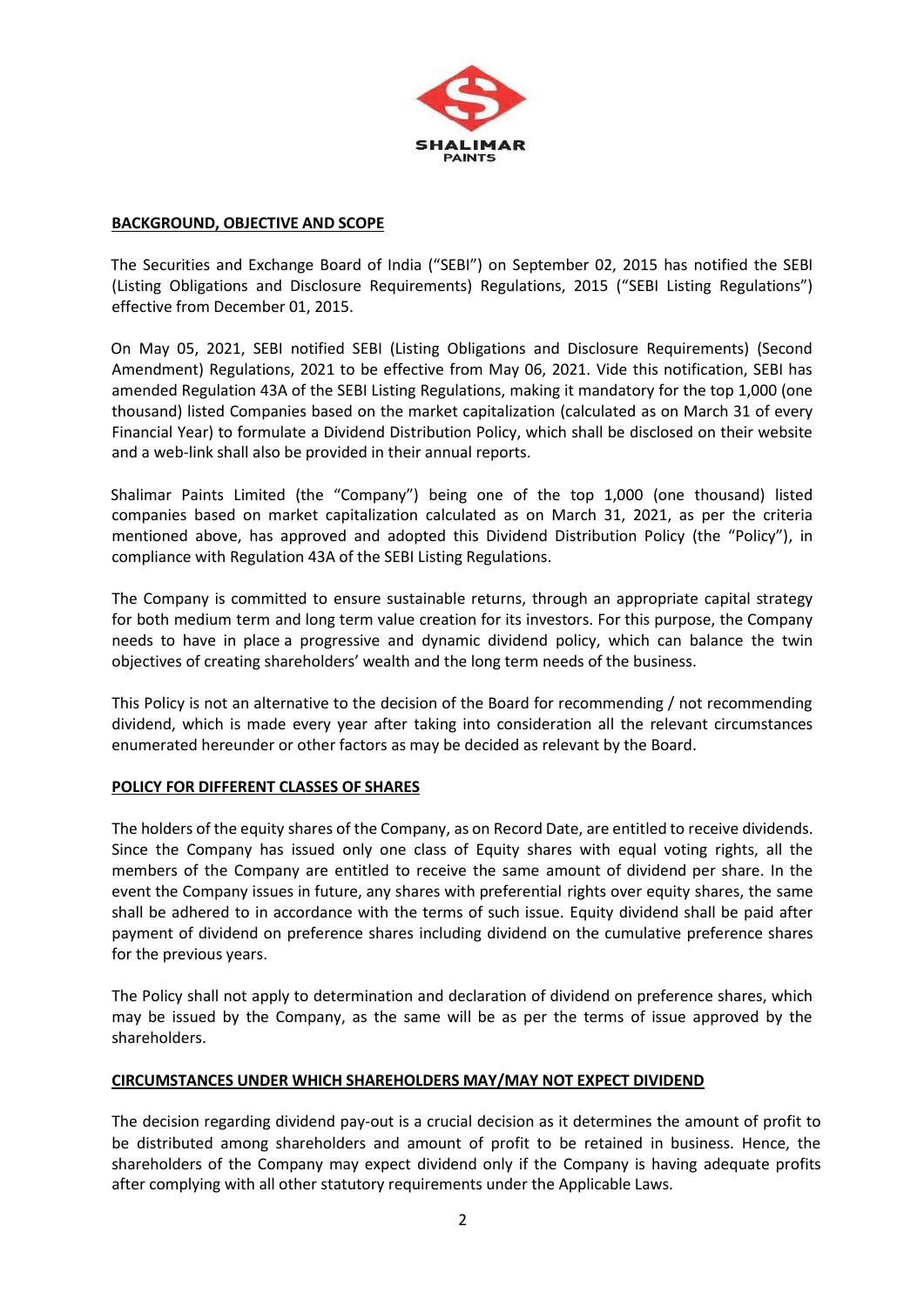

The Board will consider the following factors while determining the DIVIDEND:

# **A. FINANCIAL PARAMETERS AND INTERNAL FACTORS:**

- Operating Cash Flow of the Company;
- Profit after Tax (PAT) during the year and Earnings Per Share (EPS);
- Past dividend pay-out ratio/trends;
- Additional investment in subsidiaries/associates or new business of the company;
- Minimum cash required for contingencies or unforeseen events;
- Restrictions imposed under Loan Agreements/financing documents;
- Any other relevant or material factors as may be deemed fit by the Board.

# **B. EXTERNAL FACTORS:**

- Industry Outlook and Economic environment;
- Capital markets & Global conditions;
- Statutory provisions and guidelines;
- Dividend pay-out ratio of competitors;
- Any political, tax and regulatory changes in the geographies in which the Company operates;
- Any changes in the competitive environment requiring significant investment;
	- **Business cycles**
	- Cost of external financing
	- Applicable taxes including tax on dividend
- Any other relevant or material factors as may be deemed fit by the Board.

The Shareholders of the Company **may not expect dividend** in the following circumstances:

- In the event of loss or inadequacy of profit;
- Need for substantial funds for capital expenditure requirement;
- If prudent to reduce debt levels and maintain optimum debt equity ratio;
- Non-receipt of the approval of the lenders, if required.

# **DECLARATION & PAYMENT**

The Board may declare one or more Interim Dividends and recommend Final Dividend for the approval of the shareholders at the Annual General Meeting.

# **IN CASE OF FINAL DIVIDEND**

- I. The Board shall recommend dividend to the Shareholders, which shall be paid subject to approval of the Shareholders at Annual General Meeting of the Company.
- II. Dividend shall be paid only out of current profits or past profits after providing for depreciation and setting off losses, if any.
- III. The amount of the dividend shall be deposited in a scheduled bank in separate account within 5 (five) days from the declaration of dividend.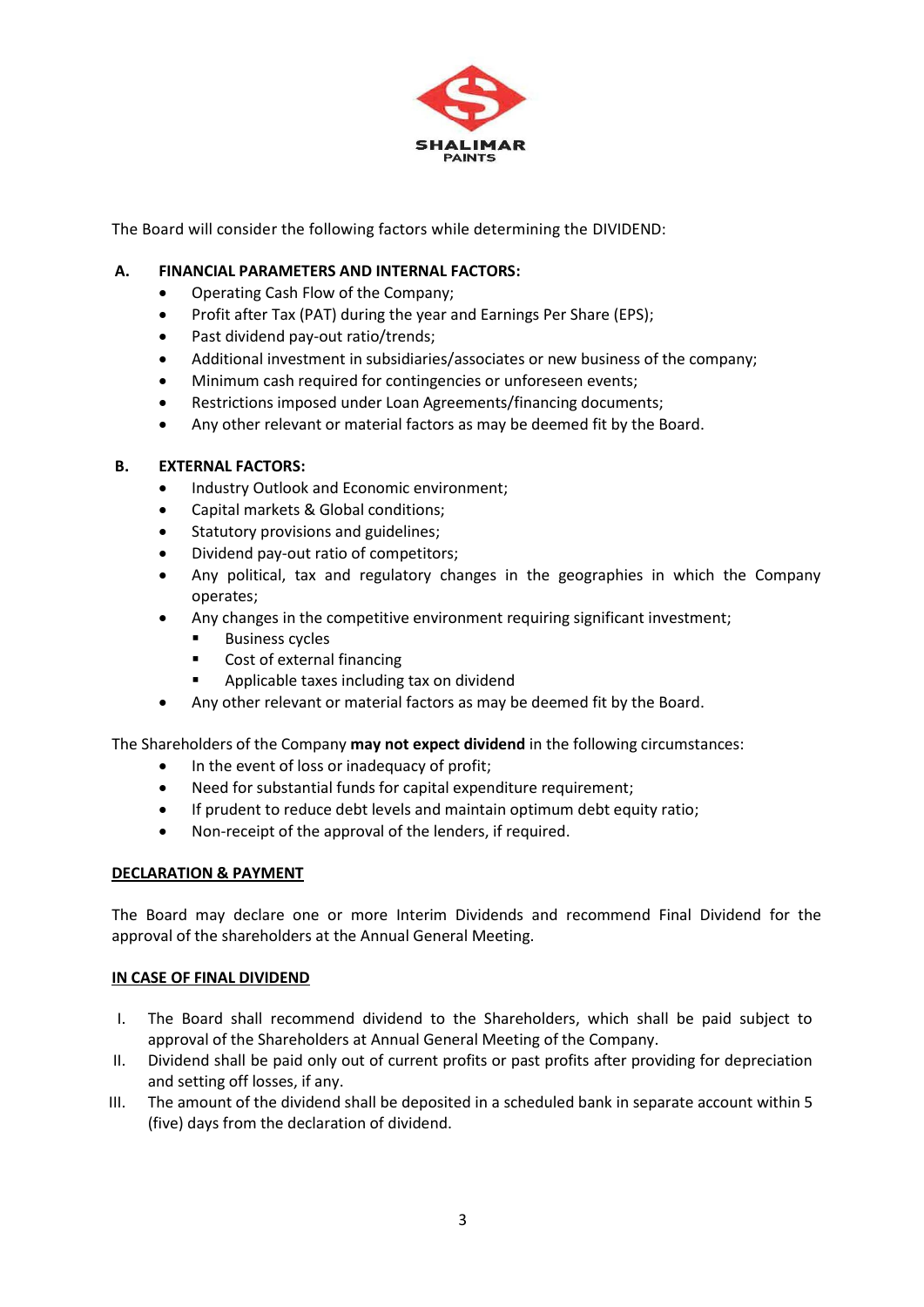

IV. The payment of dividend shall be made within 30 (thirty) days from the date of declaration to the Shareholders entitled to receive the dividend on the record date as per the applicable law.

# **IN CASE OF INTERIM DIVIDEND**

- I. Interim dividend, if any, shall be declared by the Board.
- II. Before declaring Interim dividend, the Board shall consider the financial position that allows the payment of such dividend.
- III. In case no Final dividend is declared at the Annual General Meeting, Interim dividend will be considered as the Final dividend of the Company.

# **UTILIZATION OF RETAINED EARNINGS**

Retained earnings shall be utilized in accordance with prevailing regulatory requirements and any other specific purpose as approved by the Board of Directors of the Company.

The Company shall endeavor to utilize retained earnings in a manner which is beneficial to the interests of the Company and also its stakeholders. The retained earnings of the Company may be used in any of the following ways:

- I. Capital expenditure for increase in productivity/modernization;
- II. Declaration of dividend;
- III. Bonus shares;
- IV. Buy back of shares;
- V. Market expansion/diversification;
- VI. General corporate purposes, including contingencies;
- VII. Any other specific purpose, as approved by the Board of Directors of the Company or permitted under the provisions of Companies Act, 2013.

#### **MODIFICATION OF THE POLICY/ DEVIATION**

The Board is authorized to change/amend this policy from time to time at its sole discretion and/or in pursuance of any amendments made in the Companies Act, 2013, SEBI and other Regulations, etc.

If the dividend is declared in deviation of this Policy due to some extra circumstances, the Board shall disclose such deviation along with the rationale in the Annual Report and on the website of the Company.

#### **REVIEW & DISCLOSURE OF POLICY**

The Board may review the Dividend Distribution Policy of the Company periodically.

The Dividend Distribution Policy shall be disclosed on the website of the Company i.e. [www.shalimarpaints.com](http://www.shalimarpaints.com/) and web-link shall be provided in its Annual Report.